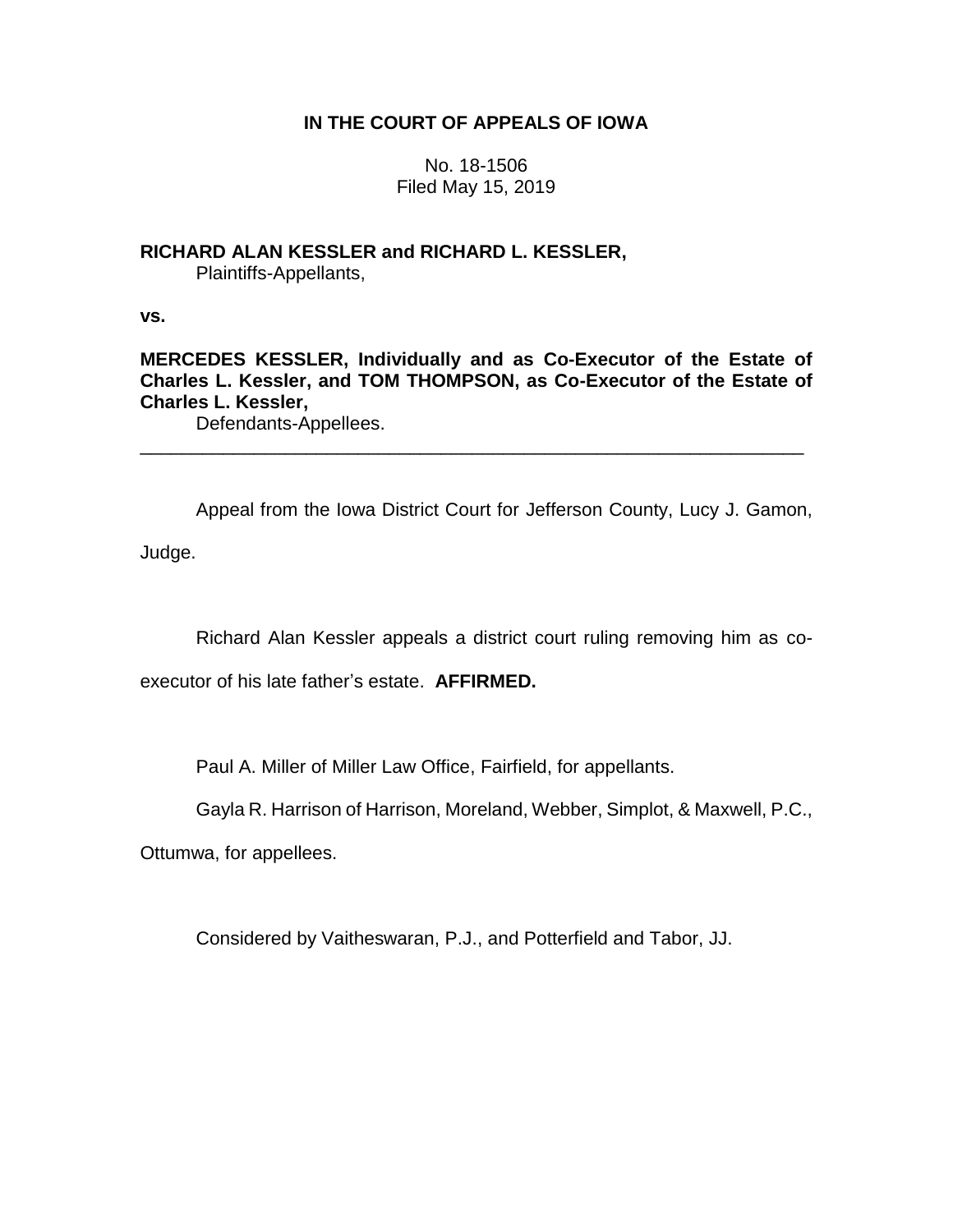## **VAITHESWARAN, Presiding Judge.**

We must decide whether the district court abused its broad discretion in removing a co-executor of a will.

## *I***.** *Background Facts and Proceedings*

Richard Alan Kessler was named co-executor of his father's will. The will bequeathed stock to a testamentary trust of which Kessler was a trustee. However, a second codicil to the will removed certain stock from the trust. According to an accountant, the stock sale proceeds were placed in an investment account. Kessler's father separately designated his wife sole beneficiary of the account and executed a transfer-on-death beneficiary form granting her the assets in the account.

The will was admitted to probate. As co-executor, Kessler signed an oath to "faithfully discharge the duties imposed by law." *See* Iowa Code § 633.168 (2018).

In time, Kessler and his son filed a petition to set aside the second codicil and non-testamentary transfer of stock. They alleged, "There was no reasonable grounds for the decedent to dramatically limit distributions to [them] through the reduction to the . . . [t]estamentary [t]rust." They further alleged Kessler's father lacked testamentary capacity and was subject to undue influence by his wife.

The remaining co-executors petitioned for Kessler's removal as coexecutor. They asserted Kessler had a duty to "make all reasonable efforts to sustain" the validity of the will and his "action to contest the second codicil . . . placed [him] in a conflict." The district court scheduled an evidentiary hearing solely on the removal petition, setting a separate trial on Kessler's petition to set

2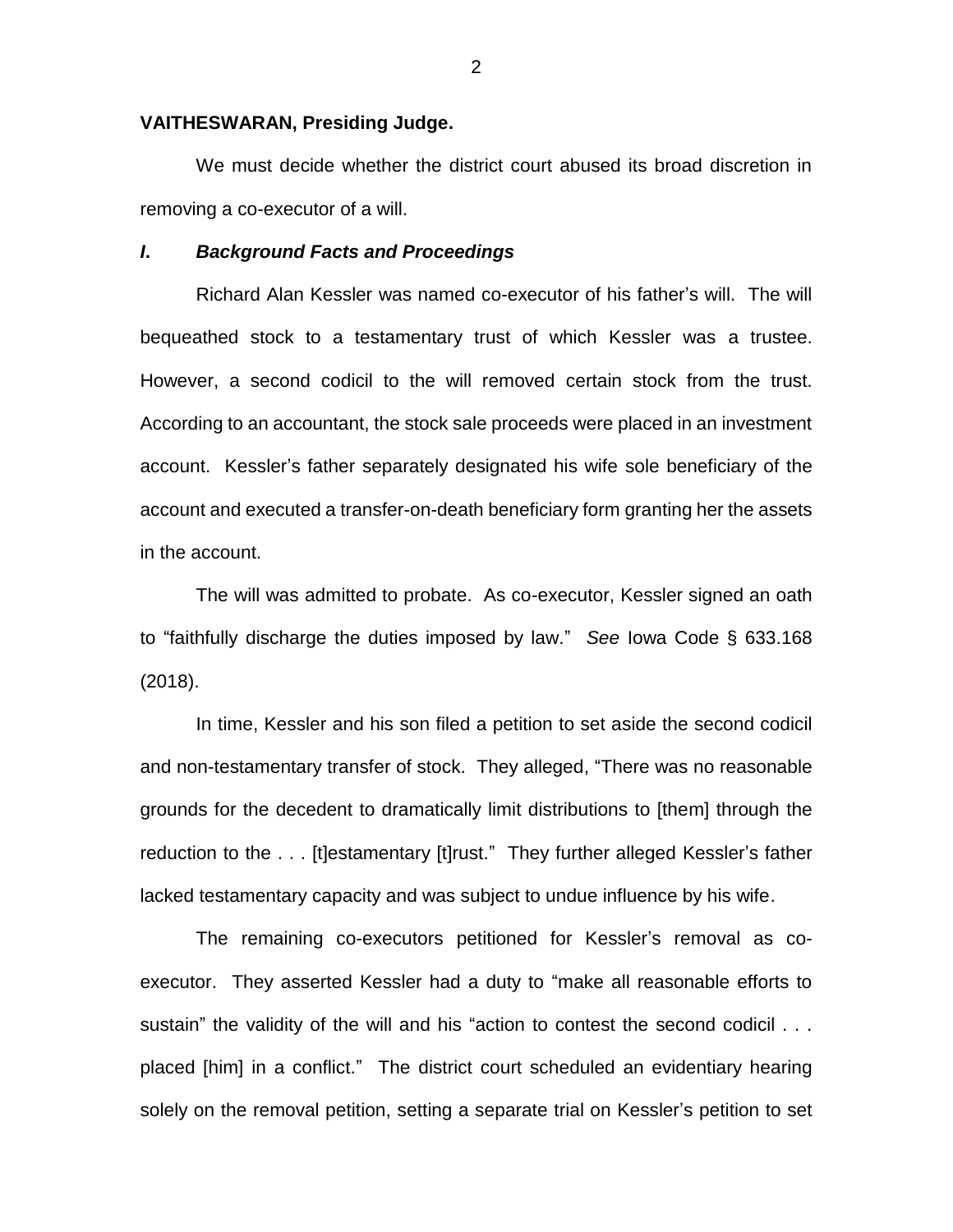aside the second codicil and non-testamentary transfer. Following the hearing, the

court ordered Kessler's removal as co-executor. The court reasoned in part:

The Iowa Supreme Court has specifically determined that an executor's duty to defend a will includes all codicils thereto.

In this case, Richard Alan Kessler has chosen to attack the Second Codicil to the Will rather than to defend it. . . .

If Mr. Kessler is successful in his claim that the Second Codicil should be invalidated, he stands to benefit substantially. . . .

. . . . Richard Alan Kessler has committed himself to being one of the attackers. Certainly it is Plaintiff's right to attack the Second Codicil, but this choice means that he is unable to perform his duty to make "all reasonable efforts to defend the will" in his role as Co-Executor. The Court concludes that Defendants' argument comes down to one undeniable proposition: Plaintiff cannot be both an attacker and defender of the Second Codicil. As Defendants argue, Plaintiff has placed himself in a position of irreconcilable conflict. He has violated a fundamental duty of being a Co-Executor, and should be removed from that position.

(Citation omitted.) Kessler appealed.

## *II***.** *Standard of Review*

"The trial court has broad discretion in deciding whether to remove an executor and trustee. We examine the record de novo to determine whether an abuse of discretion can be found." *Estate of Randeris v*. *Randeris*, 523 N.W.2d 600, 605–06 (Iowa Ct. App. 1994).

## *III***.** *Removal*

Kessler argues he "had a good faith belief that the second codicil" was executed "during a period of incompetency" and he would have breached "his fiduciary duty not to question" its validity. In his view, the court should have considered whether his removal was in the estate's best interests.

We have no quarrel with Kessler's decision to challenge the second codicil and transfer-on-death beneficiary form. *See* Iowa Code § 633.308 (authorizing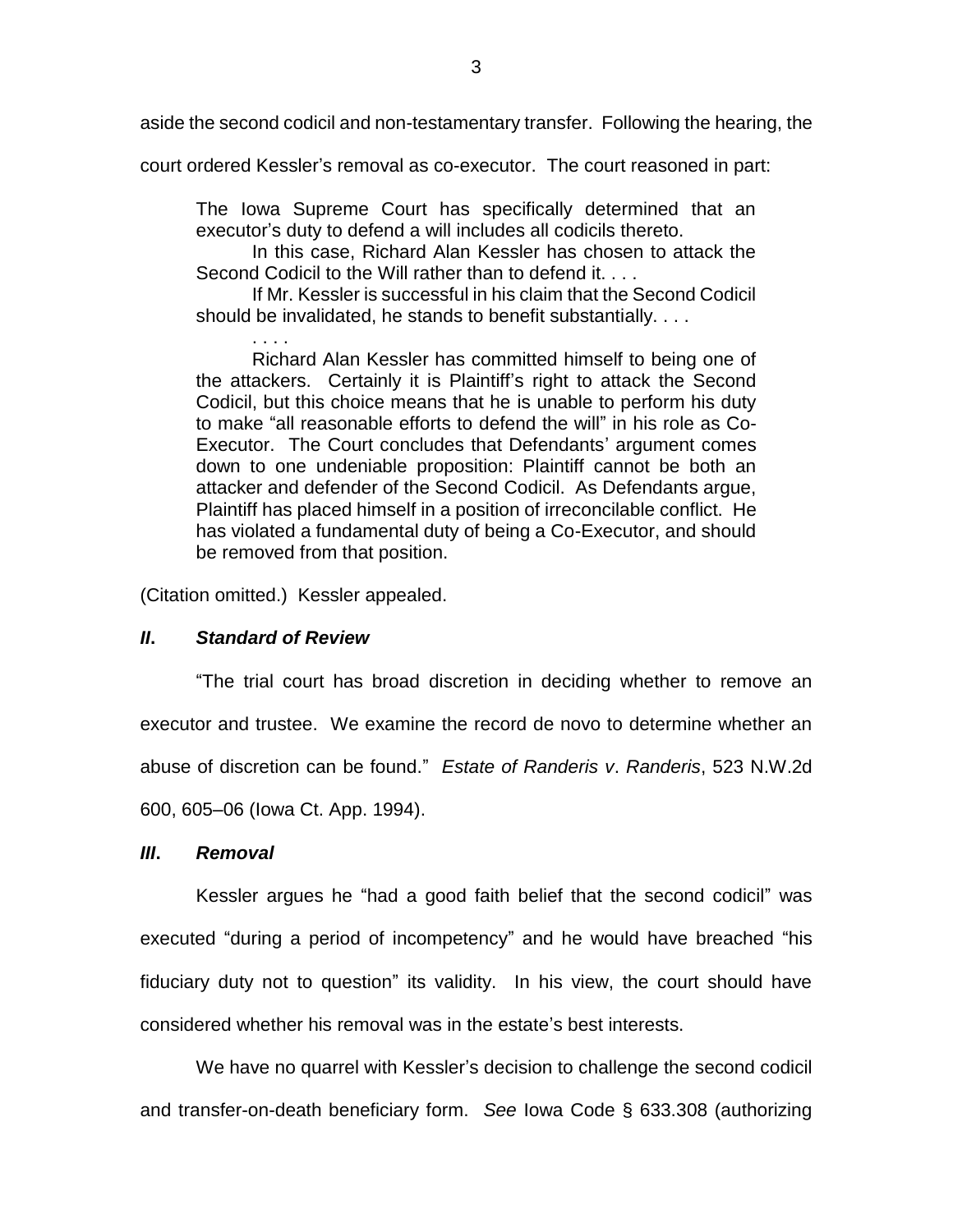"[a]ny interested person [to] petition to set aside the probate of a will"). As the district court stated, he raised "colorable" claims that would likely generate "solid evidence on both sides of the question." But Kessler's claims for invalidation of the codicil and beneficiary form were independent of his co-executors' removal petition. *Estate of Randeris*, 523 N.W.2d at 604 ("The issues involved in the removal of an executor are unrelated to the issue of whether predeath transfers of property by the decedent should be set aside."). That petition is governed by Iowa Code section 633.65, which allows a court to remove "any fiduciary" for a variety of reasons, including when the fiduciary "failed to perform any duty imposed by law." A "conflict of interest may support removal." *Estate of Randeris*, 523 N.W.2d at 606.

It is undisputed that Kessler was a fiduciary. *See* Iowa Code § 633.3(16) (defining "executor" as "any person appointed by the court to administer the estate of a testate decedent"), (17) (including an "executor" in the definition of "fiduciary"). As a fiduciary executor, Kessler had an obligation to uphold the will. *See Van Gorden v*. *Lunt*, 13 N.W.2d 341, 344 (Iowa 1944). His petition challenging the second codicil sought to overturn the will. As the district court determined, Kessler's decision to attack rather than defend the will posed a conflict of interest.

The decedent's long-time accountant testified as much, as did the attorney who represented Kessler's father. The attorney acknowledged situations in which an executor may file claims against the estate but stated, when that happens, the executor "must step down." He continued, "[Kessler is] contesting a Codicil, and yet as an executor his duty is to defend the decedent's Will. So it's like I'm defending but I'm contesting. . . . He's not on board to defend the Codicil that an executor is charged

4